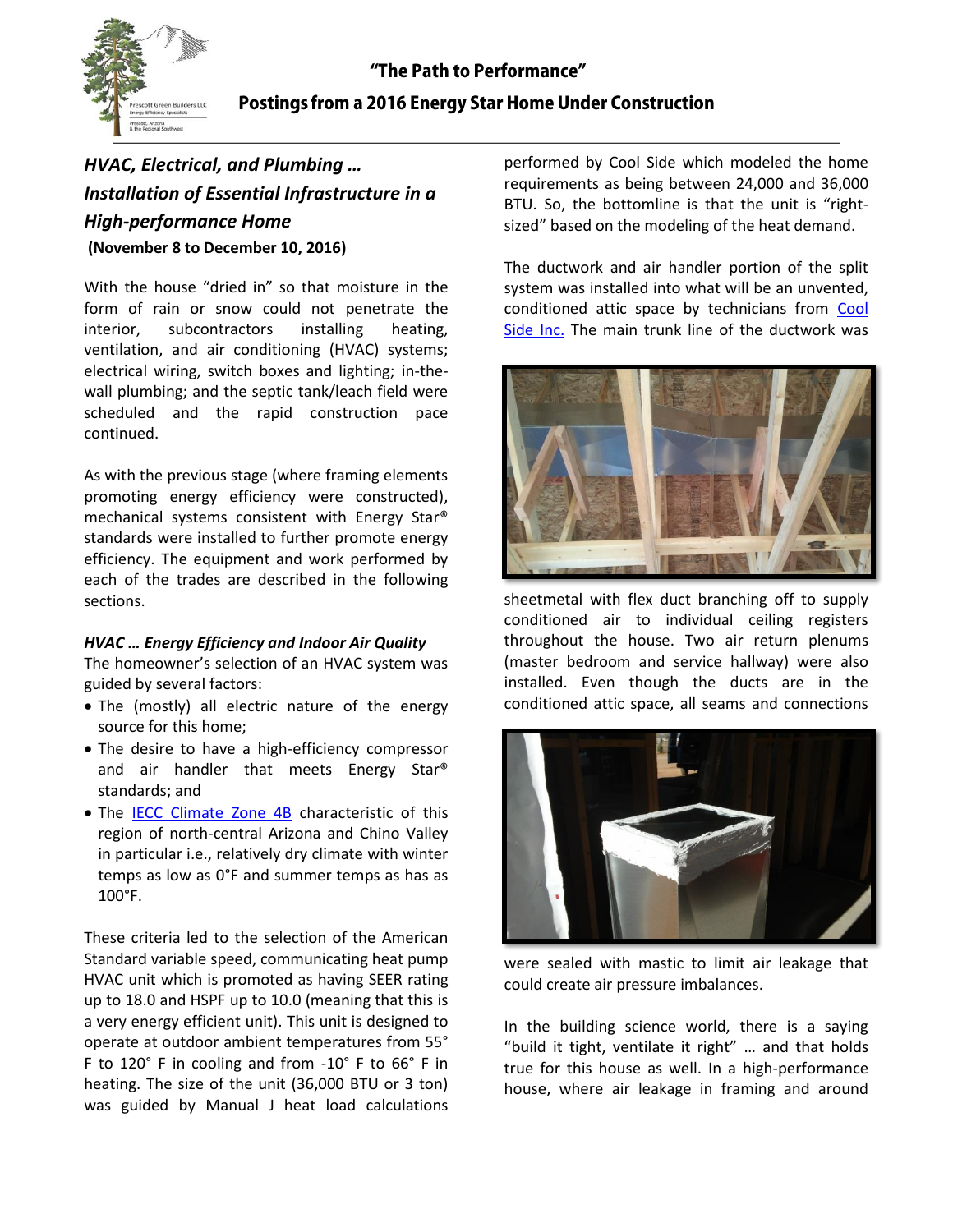

windows or other penetrations is minimized, indoor air quality must be maintained by other means. To accommodate this, Cool Side installed an Energy Star®-certified Venmar C12 Energy Recovery Ventilator (ERV). This unit draws in fresh air and expels stale air (from registers under the rear patio roof), while also tempering the air exchange temperature and filtering the air.



When in operation, the unit typically operates 20 minutes per hour programmed via a control unit on the wall.

Finally, ultra-quiet Panasonic bathroom and laundry room fans (also Energy Star® certified) were installed as part of the HVAC package.

Cool Side technicians will return later to install the exterior HVAC compressor and at that time pressure balance the air being supplied to the various house sectors using already-installed dampers.

## *Electrical Wiring and LED Lighting*

Electrical subcontractor [Norseman Electric](http://www.azroc.gov/roc/contractorsearch.html) roughed in the wiring for all the lighting, outlets, appliances and fixtures following the HVAC install. The setup for this home includes a ranch panel installed on the exterior garage wall (allowing flexibility to run additional circuits in outside locations) and a subpanel (with inside circuits) inside the mechanical room in the home. LED lighting is planned throughout the home, so technicians installed appropriate recessed lighting fixtures in all the rooms. (When the project nears completion, the LED lighting will be revisited in this posting.) With approvals and meter installation from Arizona Public Service in place, the power line was energized with one active outlet in garage.

### *Rough Plumbing*

Simultaneous to the electrical rough-in, Elsea [Plumbing](http://www.elseaplumbing.com/?t=prescott-plumber-elsea-plumbing&p=162689871756b13e694bf2d) installed copper water lines (connected to PEX in the foundation) to the bathroom, laundry room, and exterior wall hose bibs.



In addition, gas lines were run to the kitchen (gas range) and patio (gas grill). If a future owner desires gas for a dryer in the laundry room or a gas hotwater heater in the mechanical room, lines were stubbed out to these locations but will not be connected to any appliances.

### *Septic Tank and Leach Field*

This house location is not proximal to a municipal sewer line, so a septic system was the alternative for waste water treatment/disposal. This system had been previously designed and permitted through Yavapai County Environmental Services. The soil type at the site allows for the construction of a standard septic system i.e., 1250 gallon



concrete tank and two leach trenches each 75 ft long. [Savage Development](http://www.azroc.gov/roc/contractorsearch.html) was contracted to perform the excavation, set the tank, backfill with leach rock, and set the drain lines.